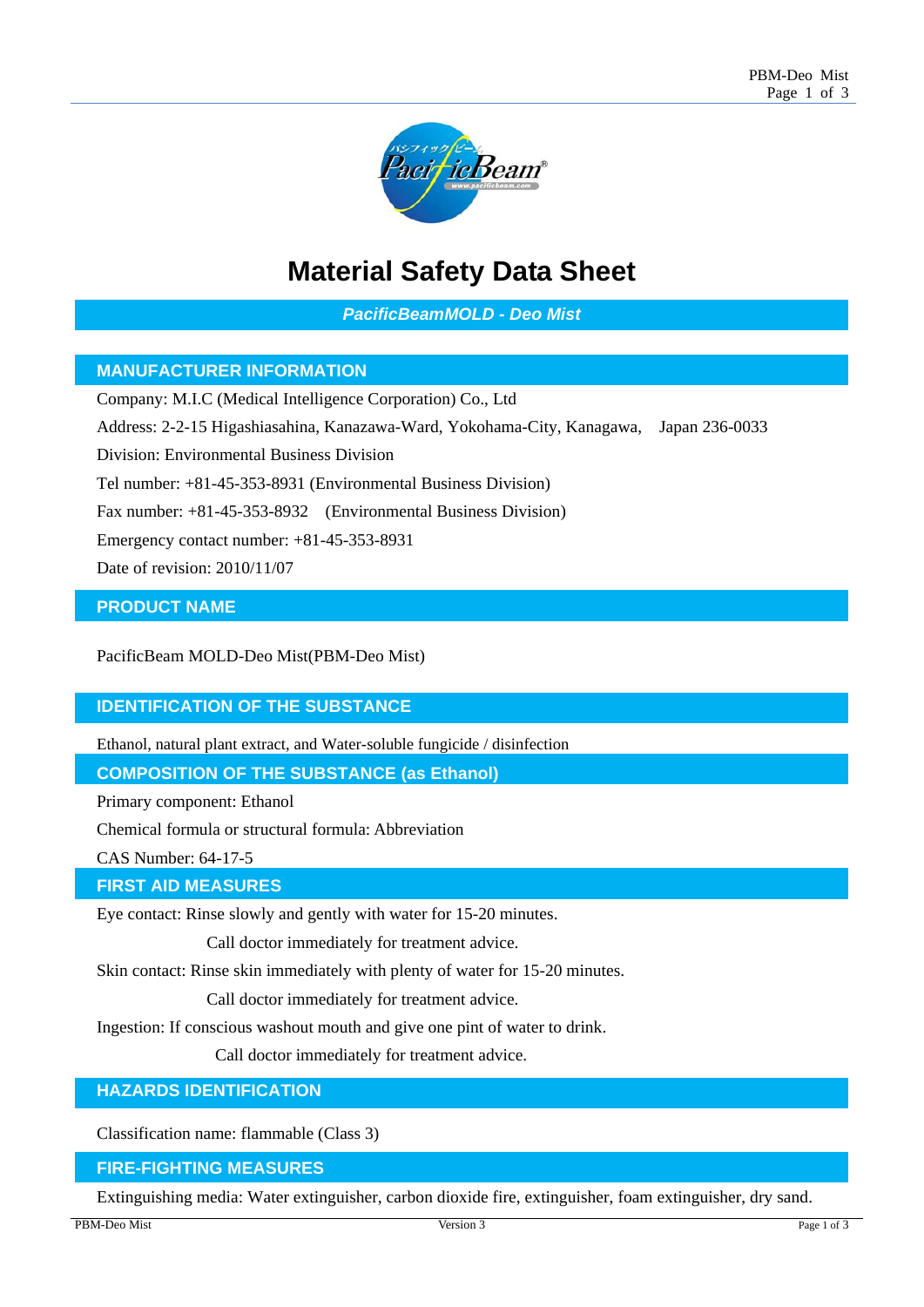| If the PBM product leaks from the container, wipe off with cloth and dilute the remain with water.          |                        |                                    |  |
|-------------------------------------------------------------------------------------------------------------|------------------------|------------------------------------|--|
| <b>HANDLING AND STORAGE</b>                                                                                 |                        |                                    |  |
| Store in tightly sealed original containers, preferably at room temperature and dark place away from direct |                        |                                    |  |
| sunlight. Keep out of reach of children                                                                     |                        |                                    |  |
| <b>EXPOSURE CONTROLS</b>                                                                                    |                        |                                    |  |
| Protective equipments                                                                                       |                        |                                    |  |
| Respiratory protection:                                                                                     | Wear a protective mask |                                    |  |
| Eye protection:                                                                                             | Wear a eye protector   |                                    |  |
| Hand protection:                                                                                            | Wear gloves            |                                    |  |
| <b>PHYSICAL AND CHEMICAL PROPERTIES (As anti-microbial agent)</b>                                           |                        |                                    |  |
| Apparent condition                                                                                          | $=$ Liquid             |                                    |  |
| Color                                                                                                       | $=$ Off-white          |                                    |  |
| Odor                                                                                                        | $=$ Odorless           |                                    |  |
| <b>PH</b>                                                                                                   | $=10$                  |                                    |  |
| Boiling point                                                                                               | $=$ 310 deg C          |                                    |  |
| Specific gravity                                                                                            | $= 0.56$               |                                    |  |
| Classification of organic                                                                                   |                        |                                    |  |
| or inorganic material                                                                                       | $=$ Organic material   |                                    |  |
| HAZARDOUS INFORMATION (STABILITY AND REACTIVITY) *As alcohol                                                |                        |                                    |  |
| Flash point: 14 deg C                                                                                       |                        | Explosion point: 392 deg C         |  |
| Explosion limit: upper limit: 19.0 VOL% (in Air) / lower limit: 3.3 VOL%                                    |                        |                                    |  |
| <b>TOXICOLOGICAL INFORMATION</b>                                                                            |                        |                                    |  |
| Acute oral toxicity in rat:                                                                                 |                        | LD50 $\geq$ 2,000mg/kg             |  |
| Acute Dermal Irritation in rabbit:                                                                          |                        | $P.I.I. = 0.0$ , weak-irritant     |  |
| Skin Sensitisation in guinea pig:                                                                           |                        | Negative                           |  |
|                                                                                                             |                        | (Maximization method)              |  |
| Reverse Mutation Assay (Ames test):                                                                         |                        | Negative                           |  |
|                                                                                                             |                        | $C_0$ fo Dhoma I ohomatomica (III) |  |

# **ACCIDENTAL RELEASE MEASURES**

SafePharm Laboratories (UK)

\*GLP Compliance / OECD Standard

# **ECOLOGICAL INFORMATION**

Follow the indication of disposal

**DISPOSAL CONSIDERATIONS** 

Disposal: Arrange for collection by a specialized disposal company.

Disposal of the container: Dispose as normal industrial waste.

**TRANSPORT INFORMATION**

Check the condition of the container before transportation, and load properly to prevent damage in transit.